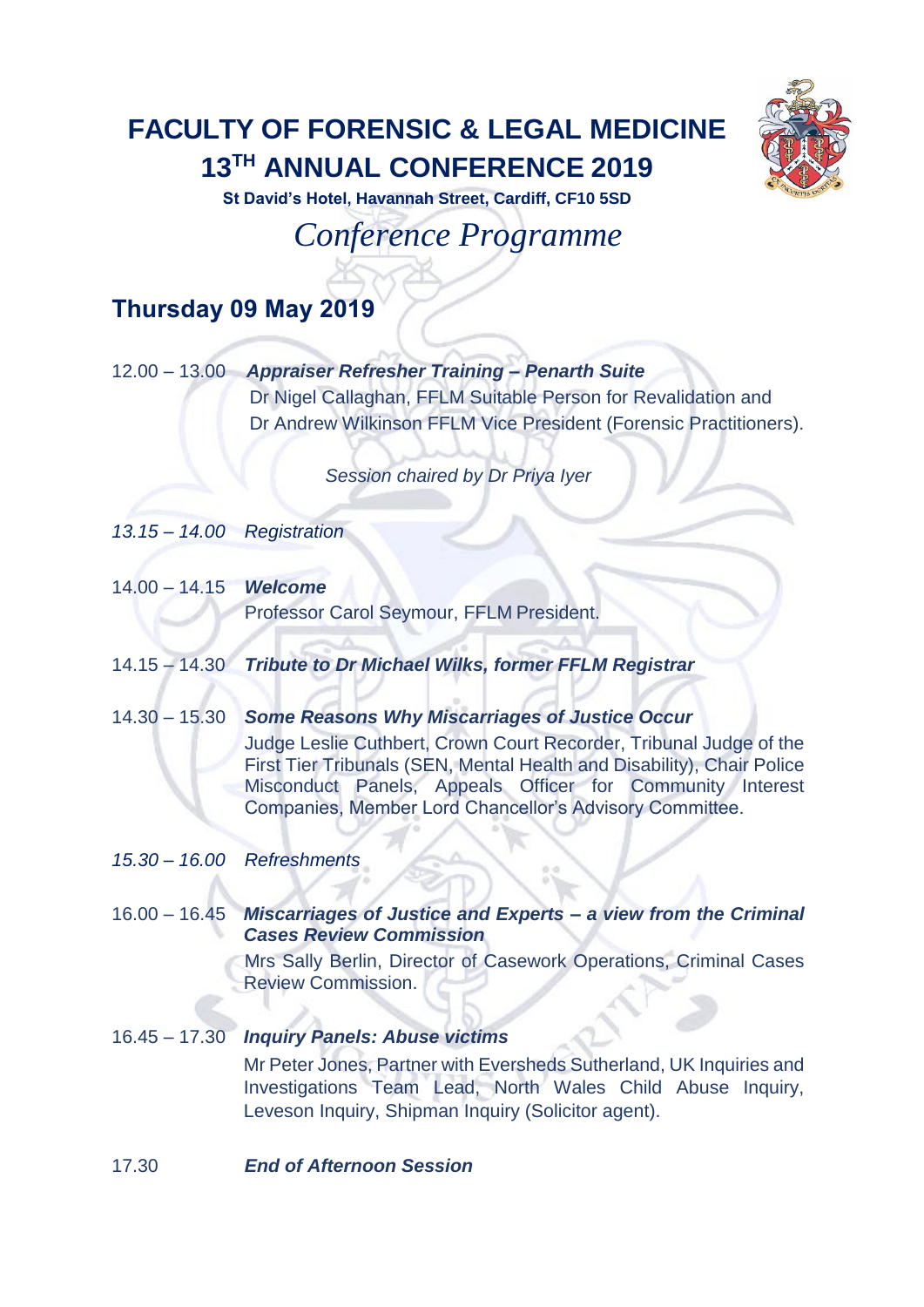## **Friday 10 May 2019**



*Morning session chaired by Professor Richard Shepherd*

| $08.15 - 08.45$ Registration |                                                                                                                                   |
|------------------------------|-----------------------------------------------------------------------------------------------------------------------------------|
| $08.45 - 09.00$              | Welcome back - Introduction to the day                                                                                            |
|                              | Professor Carol Seymour, FFLM President.                                                                                          |
|                              | 09.00 - 10.00 David Jenkins Lecture                                                                                               |
|                              | <b>Medical Examiners: why, when and how?</b>                                                                                      |
|                              | Professor Suzy Lishman CBE, Consultant Histopathologist and the<br>immediate Past-President of the Royal College of Pathologists. |
|                              | 10.00 - 10.45 Role of the Controlled Drugs Liaison Officer                                                                        |
|                              | PC Wendy McAllister, Controlled Drugs Liaison Officer, Association<br>of Police Controlled Drug Liaison Officers (APCDLO).        |
|                              | 10.45 - 11.15 Refreshments                                                                                                        |
| $11.15 - 12.00$              | The Cardiff innocence project and the case of Gareth Jones: A<br>rare success but common problems                                 |
|                              | Dr Dennis Eady, Case Consultant Cardiff Law School Innocence<br>Project.                                                          |
| $12.00 - 12.45$              | # Make Yourself Heard                                                                                                             |
|                              | <b>Development of the Independent Office for Police Conduct</b>                                                                   |
|                              | Ms Catrin Evans, Director for Wales IOPC.                                                                                         |
|                              |                                                                                                                                   |
| $12.45 - 13.30$              | Applying a Children's Rights Framework to Child Safeguarding:<br><b>Challenges and Possibilities</b>                              |
|                              | Professor Sally Holland, Children's Commissioner for Wales.                                                                       |
| $13.30 - 14.30$              | Lunch                                                                                                                             |
|                              |                                                                                                                                   |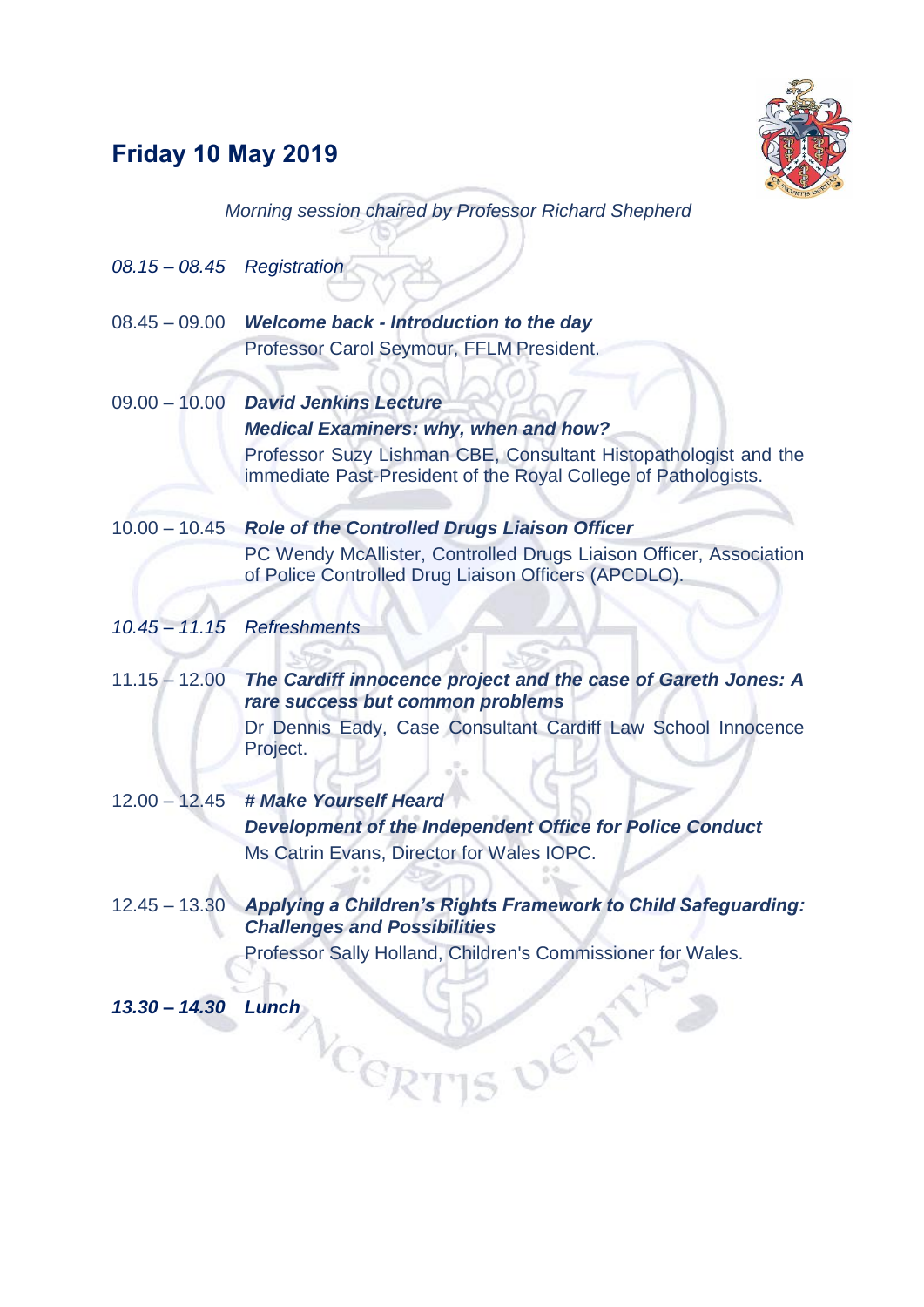*Afternoon session chaired by Dr Bernadette Butler*



14.30 – 15.15 *Sharing is caring: Supporting FFLM members to submit research and case studies to the Journal of Forensic & Legal Medicine* 

> Professor Tim Thompson, Associate Dean (Learning & Teaching) and Editor-in-Chief of JFLM

- 15.15 15.30 *The Faculty: where are we now?* Professor Carol Seymour, FFLM President.
- *15.30 – 16.00 Refreshments*
- 16.00 17.30 *Annual General Meeting*
- 19.30 20.00 *Drinks Reception*
- 20.00 23.00 *Gala Dinner and Dance*

## **Saturday 11 May 2019**

*Morning session chaired by Professor Carol Seymour*

- *08.30 09.00 Registration*
- 09.00 09.10 *Welcome back - Introduction to the day* Professor Carol Seymour
- 09.10 09.55 *Miscarriages of Justice*: *Different types*  Professor Jason Payne-James, Specialist in Forensic & Legal Medicine, Lead Medical Examiner.
- 09.55– 10.40 *Medical Manslaughter* Professor Robin Ferner, Honorary Consultant Physician and Clinical Pharmacologist in Birmingham, and Honorary Professor at the University of Birmingham.

*10.40 - 11.00 Refreshments*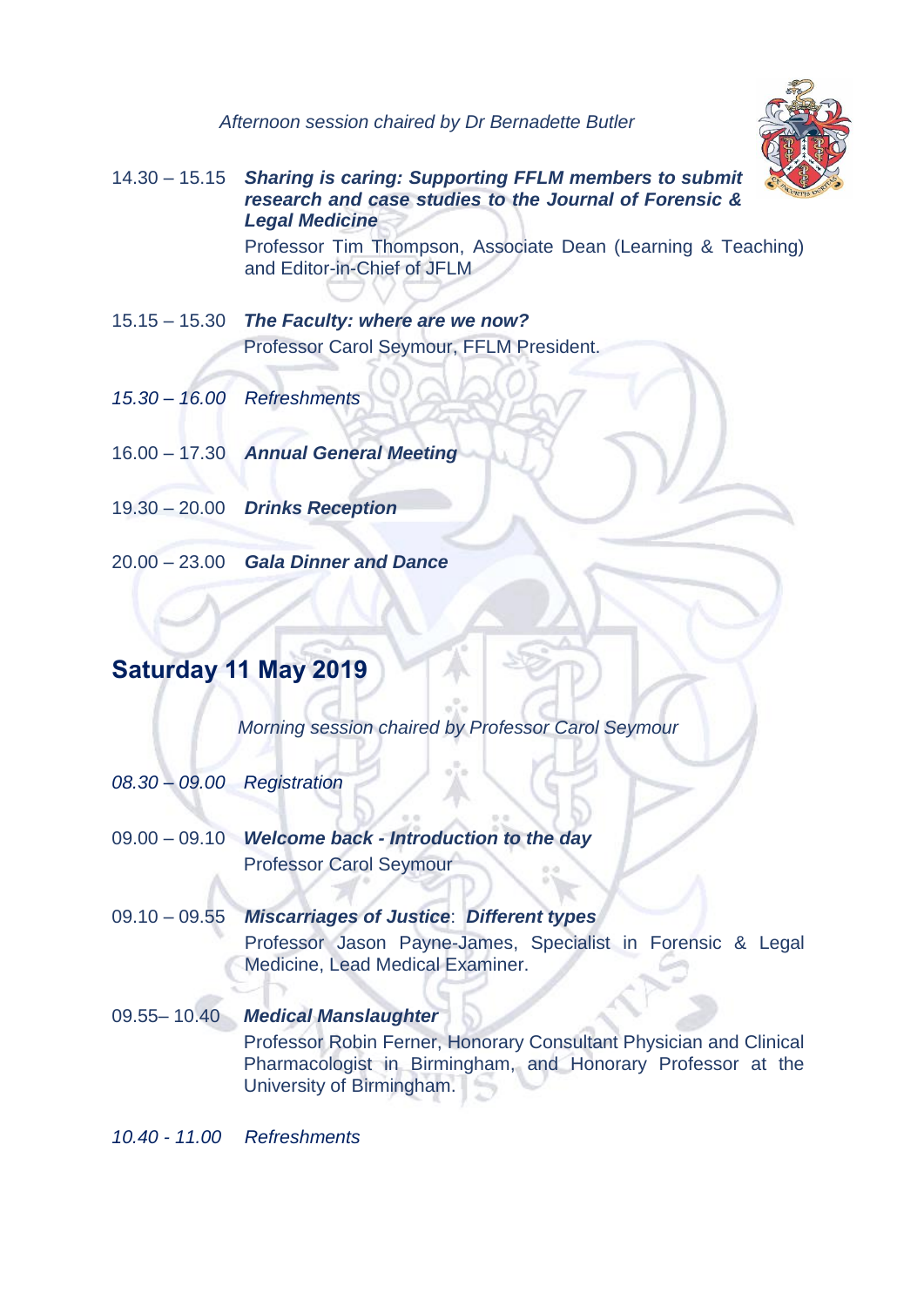11.00 – 11.45 *Maternal Filicide - Issues of Management and Prevention* Dr John Crichton, Chair of the Royal College of Psychiatrists in Scotland, Vice President of the RCPsych, Consultant Forensic Psychiatrist.



- 11.45 12.30 *FGM in Babies and Children* Dr Charlotte Proudman, Barrister, Goldsmith Chambers.
- 12.30 13.15 *Of Pills, and Potions, and Miscarriages of Justice* Professor Robert Flanagan, Consultant Clinical Scientist.
- *13.15 – 14.15 Lunch Student Poster Session - posters displayed in the breakout area*

*Afternoon session chaired by Dr Margaret Stark*

- 14.15 15.00 *Sexual Violence in Conflict Zones* Dr Muriel Volpellier, (MA, MD) Expert Consultant, Program on Sexual Violence in Conflict Zones, Lead Forensic Physician, The Havens, Paddington, King's College Hospital NHS Foundation Trust.
- *15.00 – 15.45 Quality standards for Health Care Professionals who work with Victims of Torture*  Dr Peter Green, Forensic Physician and Specialist in Forensic and

Legal Medicine. Dr Juliet Cohen, Head of Doctors, Freedom from Torture.

- *15.45 - 16.05 Refreshments*
- 16.05 16.50 *Australian Clinical Forensic Medicine: Where are we heading?* Associate Professor Vanita Parekh AM, Director, Clinical Forensic Medical Services Associate Professor & Student Medical Counsellor, Australian National University Medical School.
- 16.50 17.00 *Poster Prize Presentation*  Dr Margaret Stark, FFLM President.
- 17.00 17.15 *Concluding Remarks* Dr Margaret Stark, FFLM President.